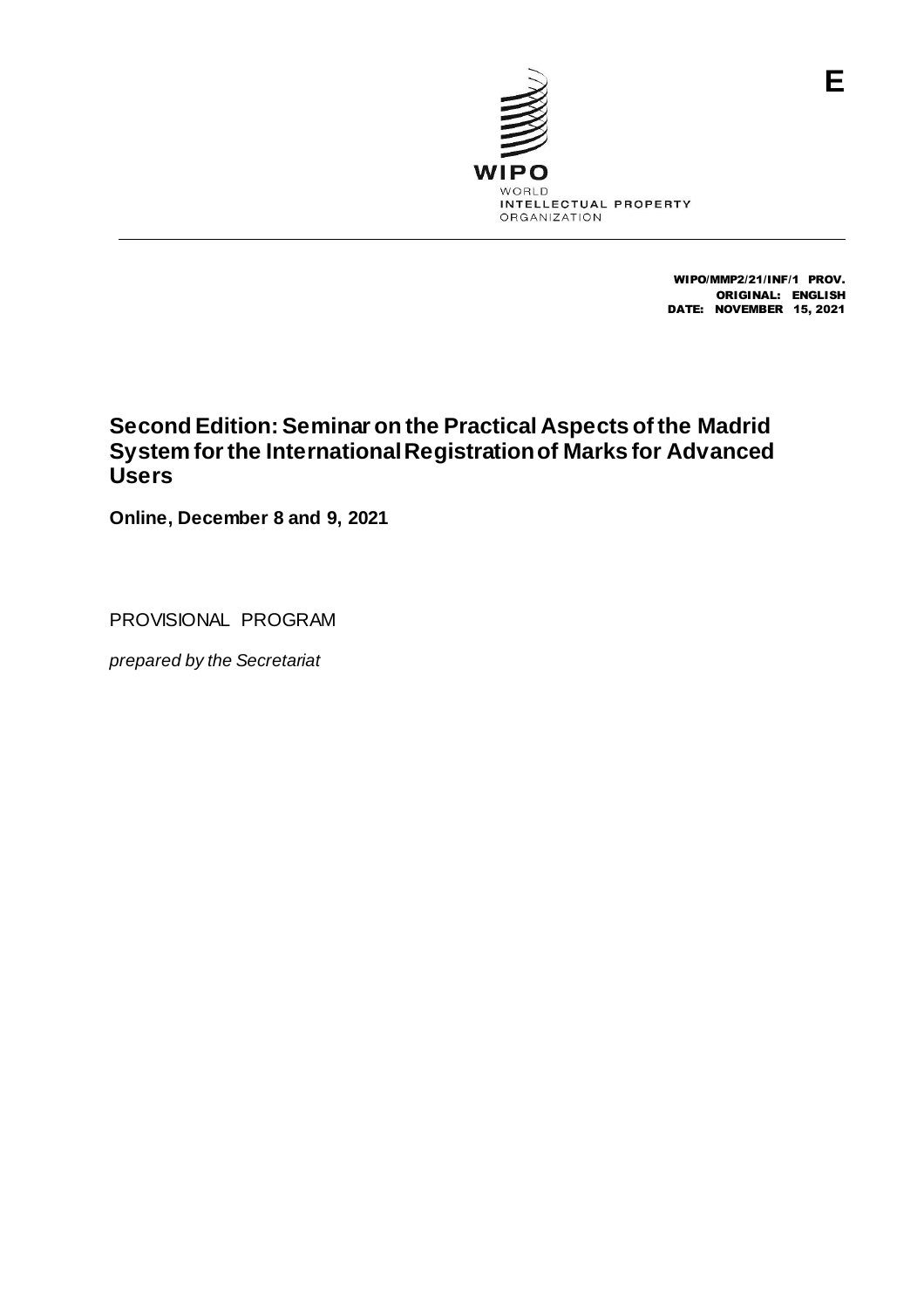# Wednesday, December 8, 2021

- 16.00 16.20 Welcome, Introduction of the Participants and Digital Group Photograph
	- Speaker: Mr. Denis Croze, Director, Madrid Information and Promotion Division, Madrid Registry, Brands and Designs Sector, World Intellectual Property Organization (WIPO), Geneva, **Switzerland**

### 16.20 – 16.40 Latest Legal Updates of the Madrid System

Speaker: Ms. Debbie Roenning, Director, Madrid Legal Division, Madrid Registry, Brands and Designs Sector, WIPO

#### 16.40 – 18.10 Refresher and Case Study 1: Preparing your International Application

- (a) Frequently issued irregularities by WIPO and tips for completing the international application
- (b) Group breakout discussions and exercises
- (c) Check the answers and wrap-up

Speakers/Trainers: Ms. Aileen Umali, Coordinator, Madrid Operations Team 3, Madrid Operations Section, Madrid Operations and Functional Development Service, Madrid Registry, Brands and Designs Sector, WIPO

> Ms. Sanjukta Tole, Partner, Dickinson Wright LLP, Toronto, Canada

### 18.10 – 18.20 Break

### 18.20 – 19.20 Refresher and Case Study 2: Post Registration Management of the International Registration

- (a) Subsequent designation, changes to the international registration (limitation, renunciation, cancellation, change in ownership, changes concerning the holder or the representative), renewal, replacement, ceasing of effect and transformation, division and merger
- (b) Group breakout discussions and exercises
- (c) Check the answers and wrap-up

Speakers/Trainers: Ms. Lucy Headington-Horton, Senior Legal Officer, Madrid Legal Division, Madrid Registry, Brands and Designs Sector, WIPO

Ms. Sanjukta Tole, Dickinson Wright LLP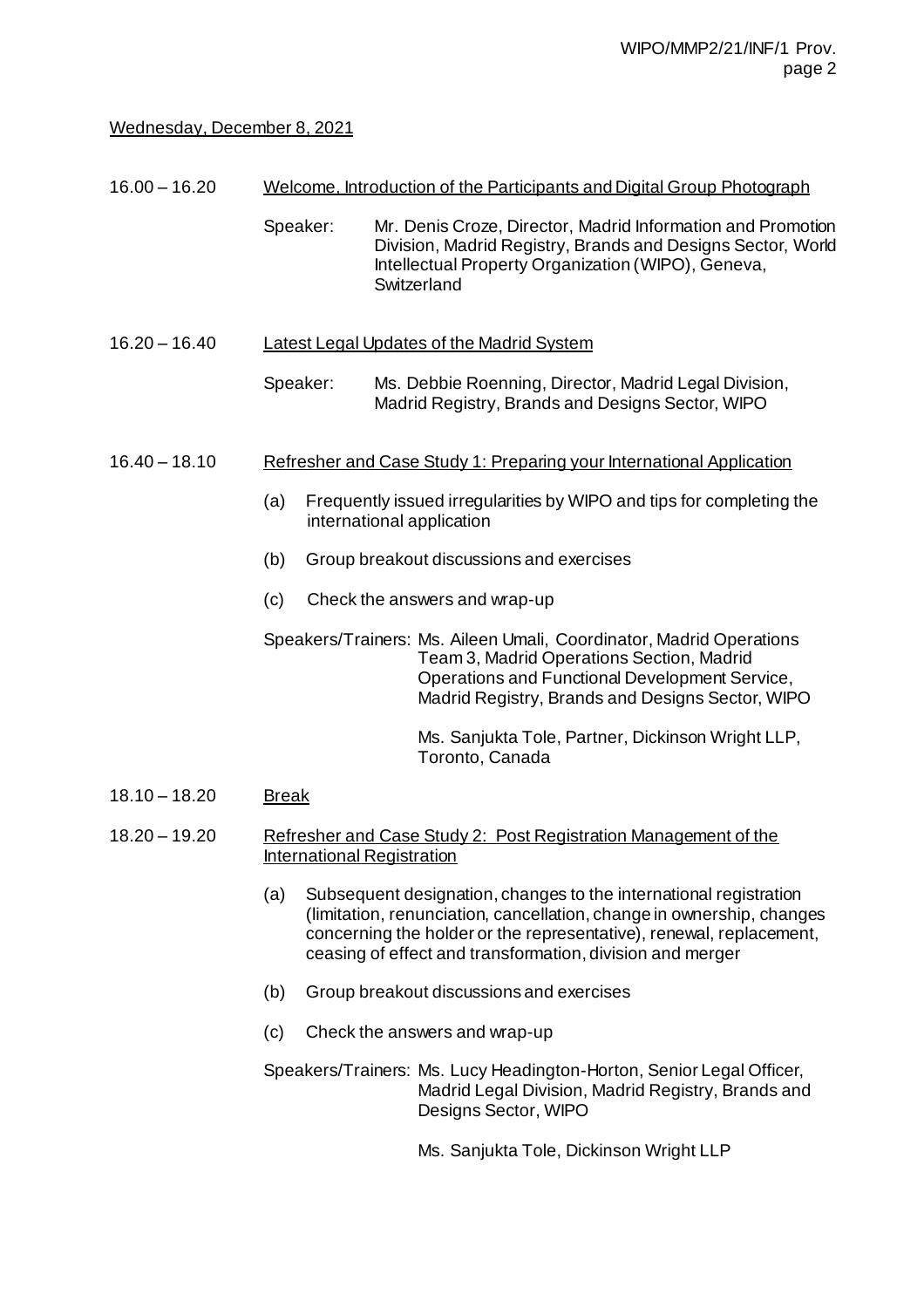# Thursday, December 9, 2021

#### 15.00 – 16.00 Refresher and Case Study 3: Practice at the Stage of Designated Contracting Parties (Substantive Examination) – CNIPA

- (a) The examination procedures before the Offices of selected designated Contracting Parties / specific requirements for designating particular Contracting Parties / notifications by a designated Office on the status of the international registration / frequently issued refusals by designated Contracting Parties and tips for responding to them
- (b) Group breakout discussions and exercises
- (c) Check the answers, Q&A and wrap-up

Speakers/Trainers:Ms. Lucia Jimenez-Yanguas Prini, Madrid Information and Promotion Division, Madrid Registry, Brands and Designs Sector, WIPO

> Ms. Duan Chuane, First Level Consultant, Trademark Office, China National Intellectual Property Administration (CNIPA), Beijing

> Ms. Zuo Liang, Third Level Principle Official, Trademark Office, China National Intellectual Property Administration (CNIPA)

- 16.00 16.10 Break
- 16.10 17.00 Networking Session
- 17.00 18.15 Refresher and Case Study 4: Practice at the Stage of Designated Contracting Parties (Substantive Examination) - United States Patent and Trademark Office (USPTO)
	- (a) The examination procedures before the Offices of selected designated Contracting Parties / specific requirements for designating particular Contracting Parties / notifications by a designated Office on the status of the international registration / frequently issued refusals by designated Contracting Parties and tips for responding to them
	- (b) Group breakout discussions and exercises
	- (c) Check the answers, Q&A and wrap-up

Speakers/Trainers: Ms. Lucia Jimenez-Yanguas Prini, WIPO

Ms. Attiya Malik, Attorney Advisor, Office of Policy and International Affairs (OPIA), USPTO, Alexandria, Virginia, United States of America

Ms. Kelly Choe, Attorney Advisor, Office of the Deputy Commissioner for Trademark Examination Policy, (USPTO)